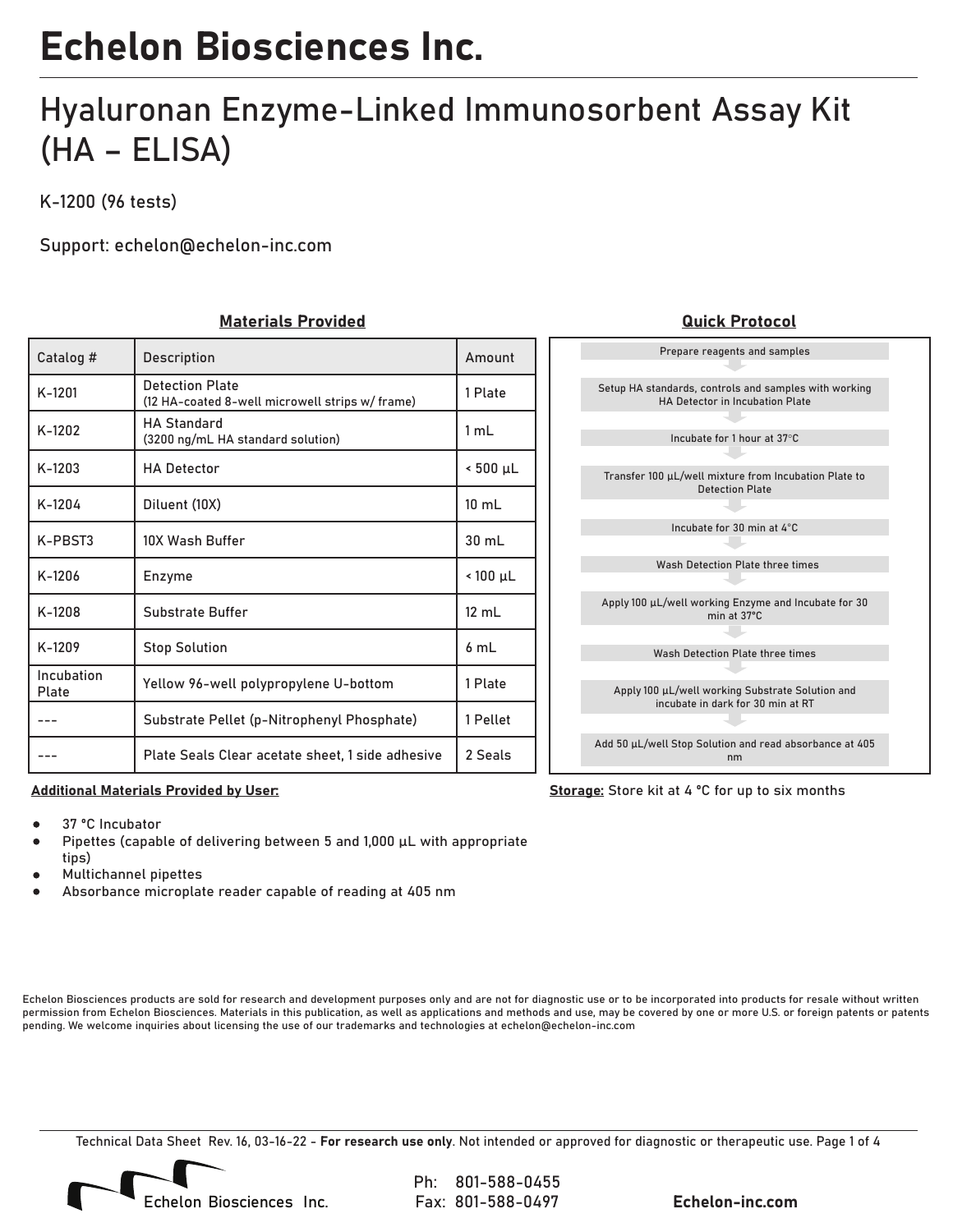#### **Background**

Hyaluronic acid (HA) is a high molecular weight anionic polysaccharide (1,000-10,000 kD) composed of repeating disaccharides of β(1-4)glucuronic acid and β(1-3)N-acetylglucosamine and is one of several glycosaminoglycan (GAG) components of the extracellular matrix (ECM) of connective tissue (1). Each disaccharide dimer is referred to as one unit and has an approximate molecular weight (MW) of 450 D. Depending on the tissue source, the polymer can consist of 2,000 to 25,000 units (2). HA is an extremely large molecule not necessarily in its molecular weight but in the space that it occupies in solution which lends to its remarkable viscoelastic properties, lending to its importance in joint lubrication (3).

Several functions of HA have been described including influencing the hydration and physical properties of tissues; and its ECM (extracellular matrix) interactions which affect tissue structure, assembly and facilitation of cell movement and behavior.

Free HA is transported from the lymph to the circulation with an estimated half life in serum of 2-5 minutes. HA is taken up by the liver in sinusoidal endothelial cells (90%) and the kidneys (10%) where it is degraded and recycled (4,5). Many chronic liver diseases, including infection (hepatitis B or C), toxicity (alcohol and drugs), genetic (hemochromatosis), autoimmunity, and malignancy, result in liver inflammation which can progress to liver fibrosis and cirrhosis (6). Each of these cause impairment of liver function and result in a rapid increase in circulating HA levels (4). Data indicates a relationship between HA levels, local inflammation and severity of disease (6).

Recent publications have shown that HA levels in urine are indicative of bladder cancer, that HA levels are directly correlated to liver disease and suggests enhanced breakdown of HA in the lungs of patients with chronic obstructive pulmonary disease (COPD). In addition, serum levels of HA have been found to be elevated in patients with rheumatoid arthritis (7).

#### Assay Design

The HA-ELISA is a quantitative enzyme-linked immunoassay designed for the in vitro measurement of HA levels in human or animal biological fluids (blood, serum, urine, diffusate, synovial fluid). This simple protocol requires 3 hours.

The HA-ELISA is a competitive ELISA in which the colorimetric signal is inversely proportional to the amount of HA present in the sample. Samples to be assayed are first mixed with the HA Detector, and then added to the HA ELISA plate for competitive binding. An enzyme-linked antibody and colorimetric detection is used to detect the HA detector bound to the plate. The concentration of HA in the sample is determined



using a standard curve of known amounts of HA. The enzyme / 4.substrate system is a colorometric assay comprised of alkaline phosphatase / pNPP phosphatase substrate. It should be read at 405 nm.

The size of HA polymers is variable depending on tissue source. However, the sensitivity of the HA ELISA does not depend on the MW of the HA molecule except in the lower MW range (<25 dimers). The HA ELISA works best with HA molecules that are greater than 25 repeating units (dimers) to determine the relative concentration of HA independent of MW.

#### Assay Notes

- We suggest the HA Standard dilution series be run in triplicate for best results. 1.
- It is recommended that serum and plasma samples be analyzed with no dilution or a a maximum 2-fold dilution in the provided Diluent. 2.
- When analyzing biologic samples we advise running a known normal (low) HA sample and a disease (high) HA sample in conjunction with your unknown samples. These will serve as positive and negative controls to distinguish between normal healthy samples and disease samples. 3.
- Reference HA Values: Normal HA levels in serum from healthy blood donors are less than 120 ng/mL. Serum HA levels are elevated in several disease states including hepatitis (greater than 160 ng/mL) and cirrhosis (greater than 250ng/mL). 4.

\*\* Important Note: The above values are the suggested values based on literature observations. At times, the values measured using the Echelon Hyaluronic Acid ELISA assay have been 2-3 fold higher than those expected from the literature. As a result, we strongly advise users to utilize known reference samples indicative of both normal and disease states in order to establish relevant Hyaluronic acid levels. This will allow the user to differentiate between normal and disease state Hyaluronic Acid samples in a qualitative fashion.\*\*

#### **Protocols**

Note: all reagents of the kit, once at working concentration, can be stored at -20 ºC for up to 2 months and can handle at least 1 freeze/defrost cycle. Reagents at working concentration, except the working Substrate Solution, can also be stored at 4 ºC for 2 weeks. The working Substrate Solution can be used for up to 48 hours when stored at 4 ºC. Additional Substrate Buffer (K-1208) and pellet can be purchased under catalog number K-1208T.

#### Reagent Preparation

- 1X Diluent: The Diluent is supplied as a 10X concentrated solution (K-1204). Dilute the required amount to a 1X working Diluent with dH2O prior to beginning assay. Typically around 30-35 mL of Diluent is required to run a full assay. For 30 mL of 1X Diluent, add 3 mL of the 10X Diluent to 27 mL of dH2O. 1.
- HA Standards: Gently mix HA standard. Make 2-fold serial dilutions of the HA Standard (K-1202) using the Diluent to obtain standards of 1600, 800, 400, 200, 100, and 50 ng/mL (Standards may be diluted in the incubation plate, following the diagram below). 2.
- Working Detector: Dilute Detector (K-1203) by adding 6 mL Diluent. (Volume of Detector provided is small and the bottle may appear empty.) 3.
- Working Enzyme: Dilute Enzyme (K-1206) by adding 12 mL Diluent. (Volume of Enzyme provided is small and the bottle may appear empty.)

Technical Data Sheet Rev. 16, 03-16-22 - For research use only. Not intended or approved for diagnostic or therapeutic use. Page 2 of 4

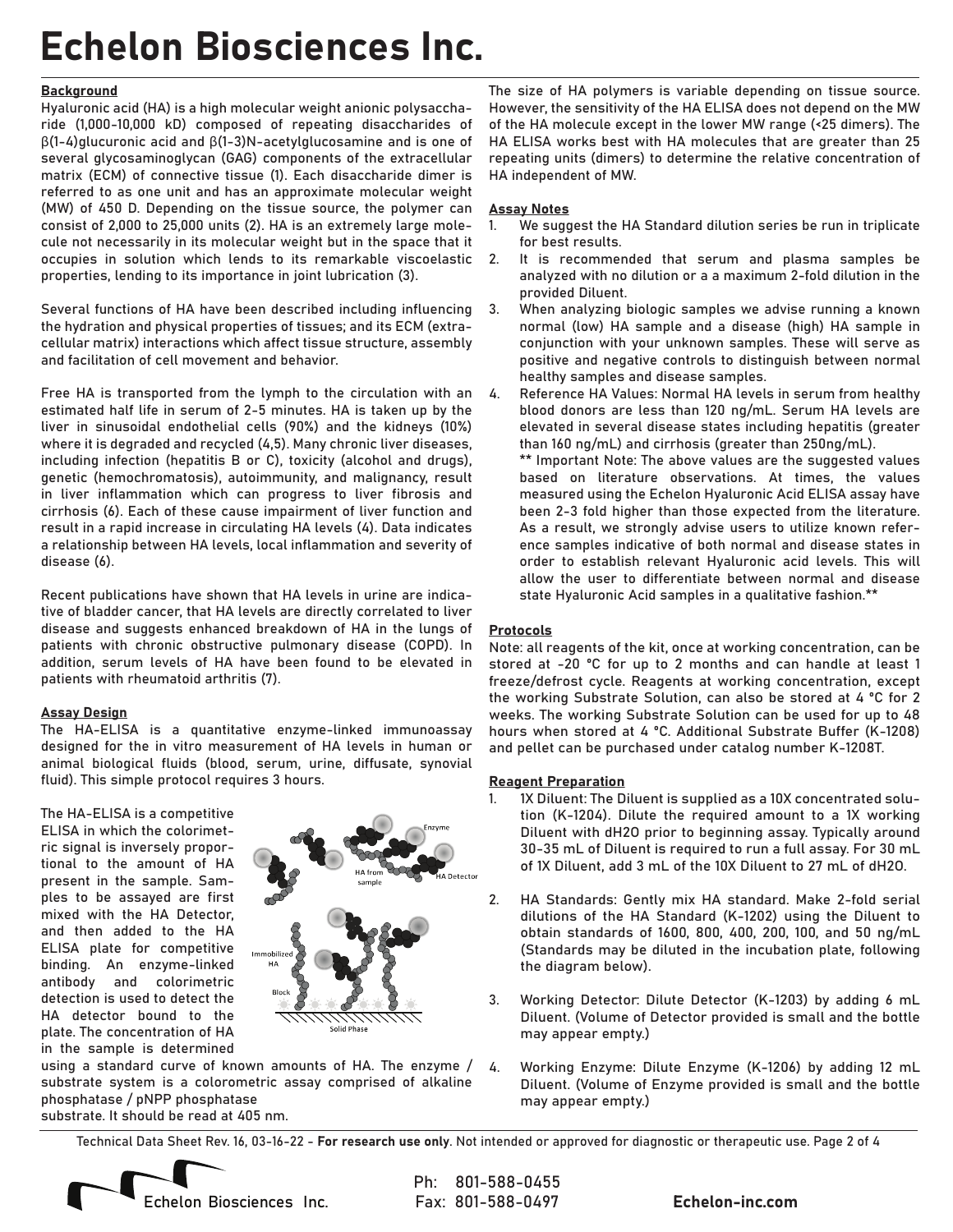- 1X Wash Buffer: Add the 10X Wash Buffer (K-PBST3) to 270 mL deionized water for a 1X Wash Buffer solution. Final volume = 300 mL. 5.
- Working Substrate Solution: Dissolve Substrate Pellet in 12 mL Substrate Buffer (K-1208). 6.

#### Assay Procedure

- Set up the Incubation Plate (yellow U-bottom plate) as illustrated. Each well should contain 150 μL. 1.
	- Add 100 μL of Standards and samples into corresponding wells. a.
	- Add 150 μL of Diluent to the Blank control wells and 100 μL of Diluent to the Zero HA control wells. b.
	- Add 50 µL of working HA Detector to all wells except the Blank control wells. c.
- Mix the plate gently, cover with plate seal and incubate for one hour at 37 ºC. 2.
- Following the incubation step, transfer 100 µL of controls and samples from the Incubation Plate to the corresponding wells of the Detection Plate (K-1201). This is easily accomplished with a multi-channel pipettor. 3.
- Once the transfer is complete, mix the Detection Plate by gently tapping. Cover with a plate seal and incubate at 4 ºC for 30 minutes. 4.
- Shake out the solution from the Detection Plate. Wash the plate 3 times with 200 μL of 1X Wash Buffer (K-PBST3). Ensure all wash buffer is removed from the plate by inverting the plate and blotting it out on absorbent paper. 5.
- Add 100 µL of working Enzyme (K-1206) to each well of the Detection Plate. 6.
- Mix the Detection Plate gently, cover with plate seal and incubate at 37 ºC for 30 minutes. 7.
- Repeat wash step #5. 8.
- Add 100 µL working Substrate Solution (K-1208) to each well of the Detection Plate. Incubate plate in dark at room temperature for 30 min. 9.

Stop the reaction by adding 50  $\mu$ L Stop Solution (K-1209) to each well. Read the detection plate to measure the absorbance at 405 nm. 10.

#### Quantification of Samples

Generate a best fit curve for the standards in order to extrapolate relative sample values. (See figure 1. below as an example)



Figure 1: HA competitive ELISA standard curve was generated using non-linear regression analysis with GraphPad Prism software. A sigmoidal dose response-variable slope curve (four-parameter) analysis was utilized.

#### References

1. Scott, J.E. (1995) J. Anat. 187, 259-269

2. Toole, BP. Hyaluronan. (2000) Proteoglycans: Structure, Biology, and Molecular Interactions, (Renato V. Iozzo., Science pp 61-91)

3. Prestwich, GD, et al. Chemical modification of hyaluronic acid for drug delivery, biomaterials and biochemical probes: The Chemistry, Biology and Medical Applications of Hyaluronan and its Derivatives, Wenner-Gren International Series vol. pp 43-65, Portland Press, London and Miami

4. Laurent, T.C. and Fraser. J.R.E., (1991) in Degradation of Bioactive Substances: Physiology and Pathophysiology (Henriksen, J.H., ed.), pp. 249-265, CRC Press, Boca Raton, FL

|   |                     |                      |           | 4         |            | O          |            | 8          |            | 10         |            | 12         |
|---|---------------------|----------------------|-----------|-----------|------------|------------|------------|------------|------------|------------|------------|------------|
| A | <b>Blank Contro</b> | <b>Blank Control</b> | Sample #1 | Sample #1 | Sample #9  | Sample #9  | Sample #17 | Sample #17 | Sample #25 | Sample #25 | Sample #33 | Sample #33 |
| B | 1600 ng/mL          | 1600 ng/mL           | Sample #2 | Sample #2 | Sample #10 | Sample #10 | Sample #18 | Sample #18 | Sample #26 | Sample #26 | Sample #34 | Sample #34 |
| C | 800 ng/mL           | 800 ng/mL            | Sample #3 | Sample #3 | Sample #11 | Sample #11 | Sample #19 | Sample #19 | Sample #27 | Sample #27 | Sample #35 | Sample #35 |
| D | 400 ng/mL           | 400 ng/mL            | Sample #4 | Sample #4 | Sample #12 | Sample #12 | Sample #20 | Sample #20 | Sample #28 | Sample #28 | Sample #36 | Sample #36 |
| E | 200 ng/mL           | 200 ng/mL            | Sample #5 | Sample #5 | Sample #13 | Sample #13 | Sample #21 | Sample #21 | Sample #29 | Sample #29 | Sample #37 | Sample #37 |
| F | $100$ ng/mL         | $100$ ng/mL          | Sample #6 | Sample #6 | Sample #14 | Sample #14 | Sample #22 | Sample #22 | Sample #30 | Sample #30 | Sample #38 | Sample #38 |
| G | ng/mL<br>50         | 50 $ng/mL$           | Sample #7 | Sample #7 | Sample #15 | Sample #15 | Sample #23 | Sample #23 | Sample #31 | Sample #31 | Sample #39 | Sample #39 |
| н | Zero HA             | Zero HA              | Sample #8 | Sample #8 | Sample #16 | Sample #16 | Sample #24 | Sample #24 | Sample #32 | Sample #32 | Sample #40 | Sample #40 |

#### Suggested Incubation Plate Layout

Technical Data Sheet Rev. 16, 03-16-22 - For research use only. Not intended or approved for diagnostic or therapeutic use. Page 3 of 4